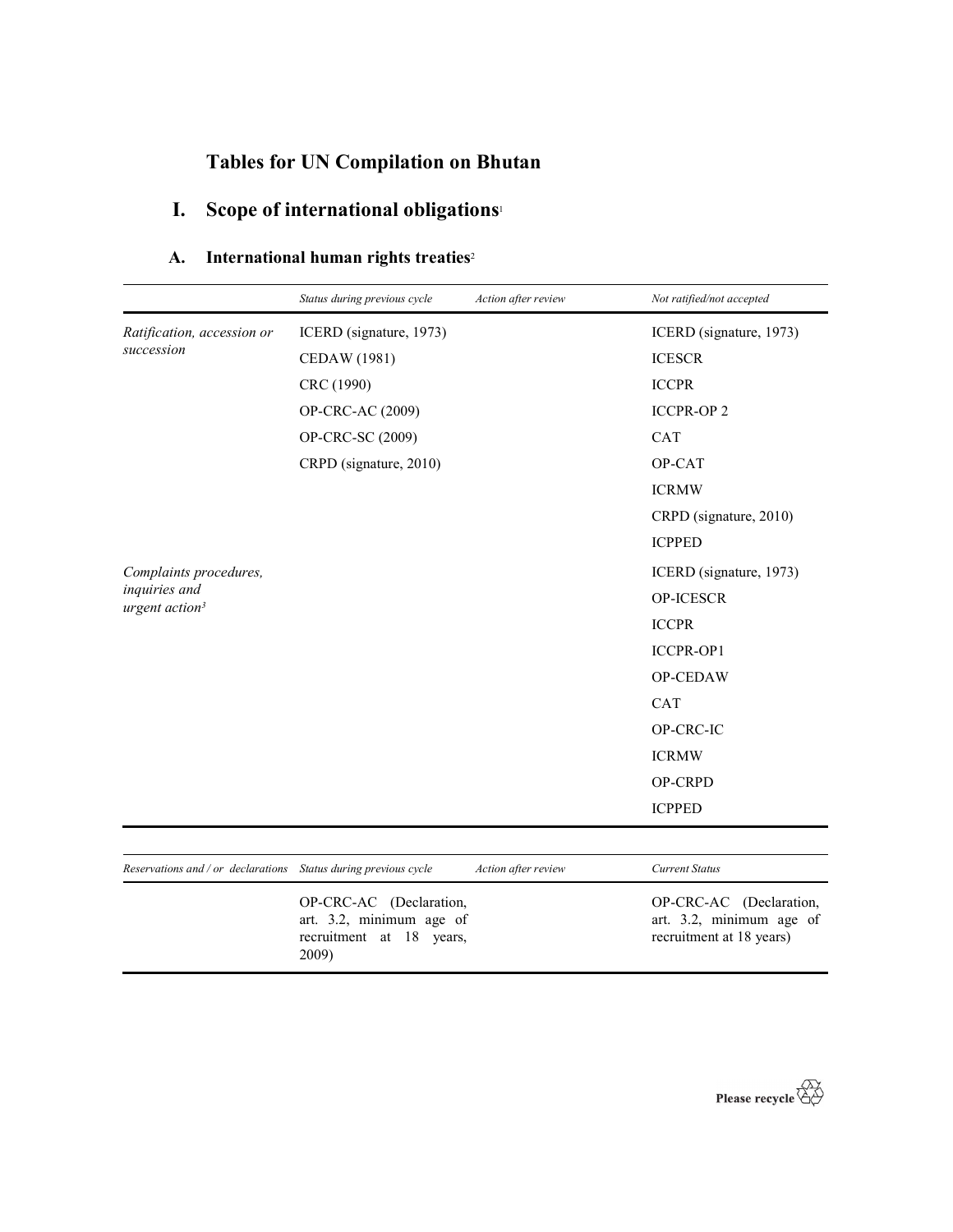|                                          | Status during previous cycle                         | Action after review | Not ratified                                                               |
|------------------------------------------|------------------------------------------------------|---------------------|----------------------------------------------------------------------------|
| Ratification, accession or<br>succession | Geneva Conventions of 12<br>August 1949 <sup>4</sup> |                     | Convention on the<br>Prevention and Punishment<br>of the Crime of Genocide |
|                                          |                                                      |                     | Rome Statute of the<br>International Criminal Court                        |
|                                          |                                                      |                     | Palermo Protocol <sup>5</sup>                                              |
|                                          |                                                      |                     | Additional Protocols I, II,<br>and III to the 1949 Geneva<br>Conventions   |
|                                          |                                                      |                     | Conventions on refugees<br>and stateless persons <sup>6</sup>              |
|                                          |                                                      |                     | <b>ILO</b> fundamental<br>Conventions <sup>7</sup>                         |
|                                          |                                                      |                     | ILO Conventions Nos. 169<br>and $1898$                                     |
|                                          |                                                      |                     | Convention against<br>Discrimination in Education                          |

### B. Other main relevant international instruments

## II. Cooperation with human rights mechanisms and bodies

### A. Cooperation with treaty bodies<sup>9</sup>

| Treaty body  | Concluding observations<br>included in previous review | Latest report submitted<br>since previous review        | Latest concluding<br>observations                   | Reporting status                                |
|--------------|--------------------------------------------------------|---------------------------------------------------------|-----------------------------------------------------|-------------------------------------------------|
| <b>CEDAW</b> |                                                        | 2015                                                    | October 2016                                        | Tenth periodic report<br>due in $2020$ .        |
| <b>CRC</b>   |                                                        | 2014 (on CRC) / 2015<br>(on OP-CRC-AC and<br>OP-CRC-SC) | June $2017$ (on CRC,<br>OP-CRC-AC<br>and OP-CRC-SC) | Sixth<br>and<br>seventh<br>reports due in 2022. |

#### Reporting status

#### Responses to specific follow-up requests from concluding observations

| Treaty body  | Due in | Subject matter                                            | <b>Submitted</b> |
|--------------|--------|-----------------------------------------------------------|------------------|
| <b>CEDAW</b> | 2018   | Gender-based<br>violence --<br>against women; and health. |                  |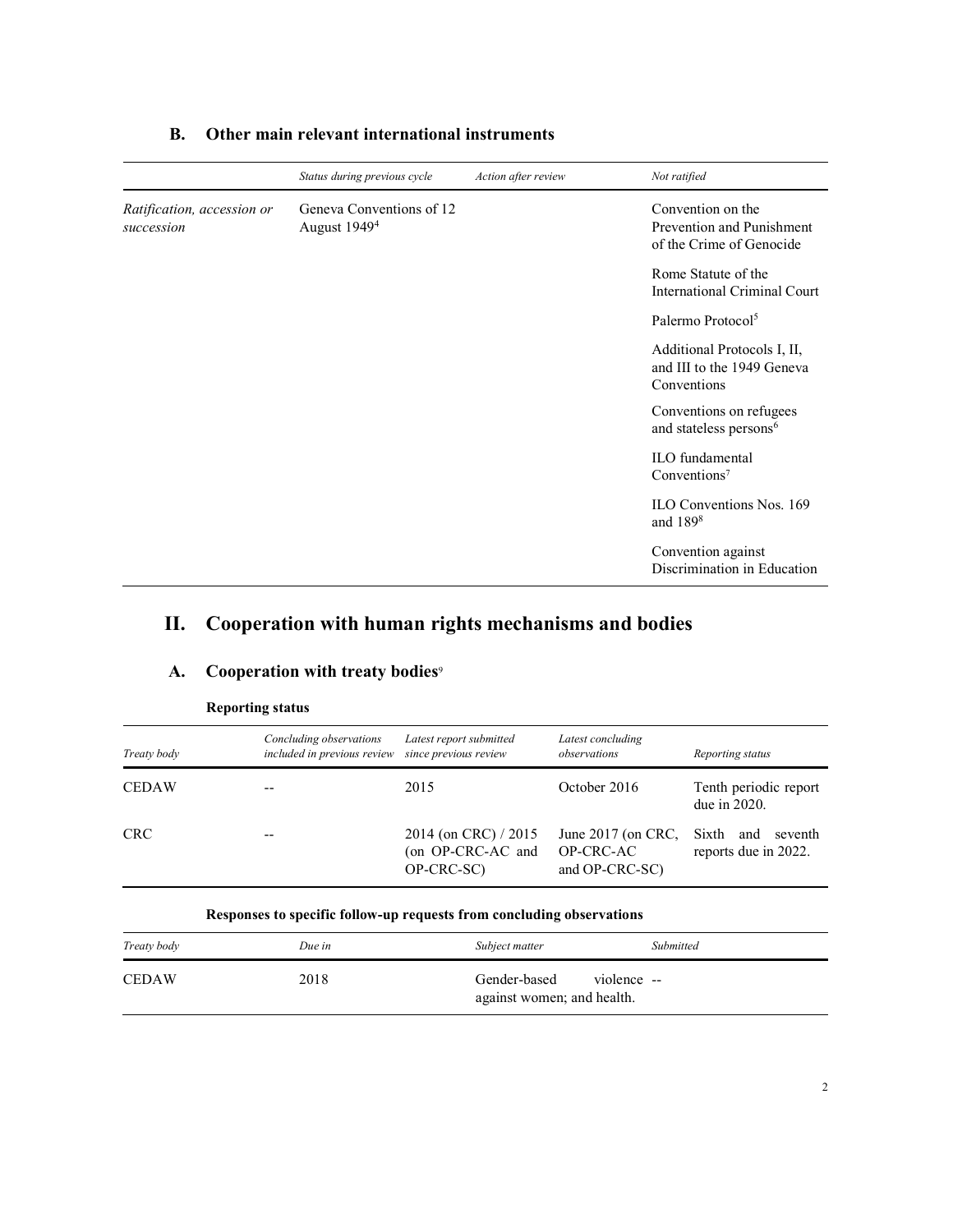## **B.** Cooperation with special procedures<sup>10</sup>

|                                                         | Status during previous cycle                                   | Current status                              |
|---------------------------------------------------------|----------------------------------------------------------------|---------------------------------------------|
| Standing invitations                                    | No.                                                            | N <sub>0</sub>                              |
| Visits undertaken                                       | Arbitrary detention                                            | Education                                   |
|                                                         |                                                                | Arbitrary detention (14-25 January<br>2019) |
| Visits agreed to in principle                           |                                                                | --                                          |
| Visits requested                                        | Religion or belief                                             | Religion or belief (Reminder)               |
| Responses to letters of<br>allegation and urgent appeal | During the period under review no<br>communications were sent. |                                             |

# C. Status of national human rights institutions $11$

| National human rights institution | Status during previous cycle | Status during present cycle <sup>12</sup> |
|-----------------------------------|------------------------------|-------------------------------------------|
|                                   |                              | ΝA                                        |

Notes

| <sup>1</sup> Unless indicated otherwise, the status of ratification of instruments listed in the table may be found on |
|------------------------------------------------------------------------------------------------------------------------|
| the official website of the United Nations Treaty Collection database, Office of Legal Affairs of the                  |
| United Nations Secretariat, http://treaties.un.org/. Please also refer to the United Nations compilation               |
| on Bhutan from the previous cycle (A/HRC/WG.6/19/BTN/2).                                                               |
| $\frac{2}{3}$ The following abbreviations have been used in the universal periodic review document:                    |

| The following abbreviations have been used in the universal periodic review document: |  |  |  |
|---------------------------------------------------------------------------------------|--|--|--|
|                                                                                       |  |  |  |
|                                                                                       |  |  |  |

| <b>ICERD</b>      | International Convention on the Elimination of All Forms of   |
|-------------------|---------------------------------------------------------------|
|                   | Racial Discrimination;                                        |
| <b>ICESCR</b>     | International Covenant on Economic, Social and Cultural       |
|                   | Rights;                                                       |
| <b>OP-ICESCR</b>  | Optional Protocol to ICESCR;                                  |
| <b>ICCPR</b>      | International Covenant on Civil and Political Rights;         |
| <b>ICCPR-OP1</b>  | Optional Protocol to ICCPR;                                   |
| <b>ICCPR-OP 2</b> | Second Optional Protocol to ICCPR, aiming at the abolition of |
|                   | the death penalty;                                            |
| <b>CEDAW</b>      | Convention on the Elimination of All Forms of Discrimination  |
|                   | against Women;                                                |
| OP-CEDAW          | Optional Protocol to CEDAW;                                   |
| <b>CAT</b>        | Convention against Torture and Other Cruel, Inhuman or        |
|                   | Degrading Treatment or Punishment;                            |
| OP-CAT            | Optional Protocol to CAT;                                     |
| <b>CRC</b>        | Convention on the Rights of the Child;                        |
| OP-CRC-AC         | Optional Protocol to CRC on the involvement of children in    |
|                   | armed conflict;                                               |
| OP-CRC-SC         | Optional Protocol to CRC on the sale of children, child       |
|                   | prostitution and child pornography;                           |
| OP-CRC-IC         | Optional Protocol to CRC on a communications procedure;       |
|                   |                                                               |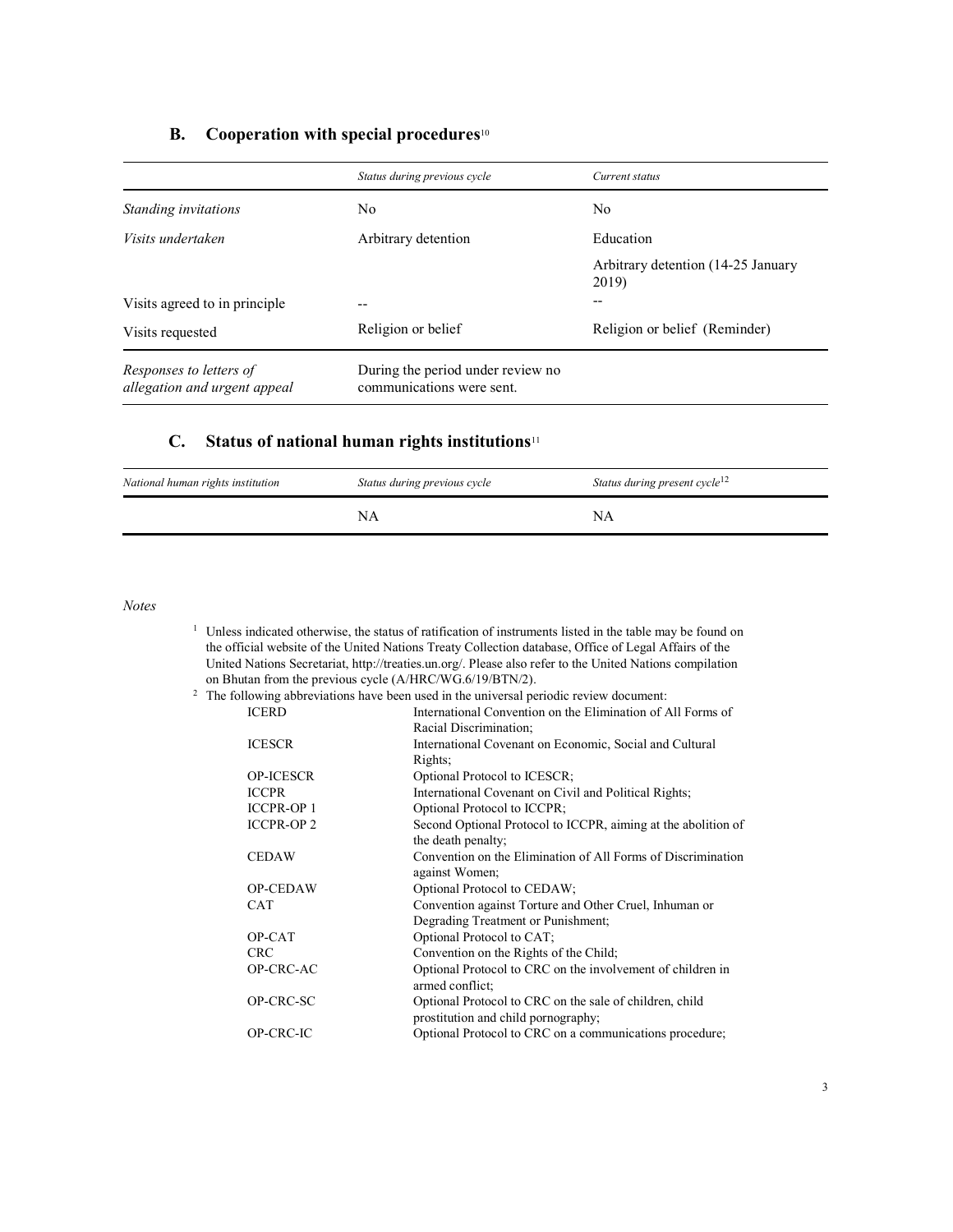| <b>ICRMW</b>  | International Convention on the Protection of the Rights of All |  |
|---------------|-----------------------------------------------------------------|--|
|               | Migrant Workers and Members of Their Families;                  |  |
| <b>CRPD</b>   | Convention on the Rights of Persons with Disabilities.          |  |
| OP-CRPD       | Optional Protocol to CRPD;                                      |  |
| <b>ICPPED</b> | International Convention for the Protection of All Persons      |  |
|               | from Enforced Disappearance.                                    |  |

- <sup>3</sup> Individual complaints: ICCPR-OP 1, art. 1; OP-CEDAW, art. 1; OP-CRPD, art. 1; OP-ICESCR, art. 1; OP-CRC-IC, art. 5; ICERD, art. 14; CAT, art. 22; ICRMW, art. 77; and ICPPED, art. 31. Inquiry procedure: OP-CEDAW, art. 8; CAT, art. 20; ICPPED, art. 33; OP-CRPD, art. 6; OP-ICESCR, art. 11; and OP-CRC-IC, art. 13. Inter-State complaints: ICCPR, art. 41; ICERD, art. 11; ICRMW, art. 76; ICPPED, art. 32; CAT, art. 21; OP-ICESCR, art. 10; and OP-CRC-IC, art. 12. Urgent action: ICPPED, art. 30.
- 4 Geneva Convention for the Amelioration of the Condition of the Wounded and Sick in Armed Forces in the Field (First Convention); Geneva Convention for the Amelioration of the Condition of Wounded, Sick and Shipwrecked Members of Armed Forces at Sea (Second Convention); Geneva Convention relative to the Treatment of Prisoners of War (Third Convention); Geneva Convention relative to the Protection of Civilian Persons in Time of War (Fourth Convention);Protocol Additional to the Geneva Conventions of 12 August 1949, and relating to the Protection of Victims of International Armed Conflicts (Protocol I); Protocol Additional to the Geneva Conventions of 12 August 1949, and relating to the Protection of Victims of Non-International Armed Conflicts (Protocol II); Protocol Additional to the Geneva Conventions of 12 August 1949, and relating to the Adoption of an Additional Distinctive Emblem (Protocol III). For the official status of ratifications, see Federal Department of Foreign Affairs of Switzerland, at https://www.dfae.admin.ch/eda/fr/dfae/politique-exterieure/droit-international-public/traitesinternationaux/depositaire/protection-des-victimes-de-la-guerre.html
- 5 Protocol to Prevent, Suppress and Punish Trafficking in Persons, Especially Women and Children, supplementing the United Nations Convention against Transnational Organized Crime.
- <sup>6</sup> 1951 Convention relating to the Status of Refugees and its 1967 Protocol, 1954 Convention relating to the Status of Stateless Persons, and 1961 Convention on the Reduction of Statelessness.
- 7 International Labour Organization Convention No. 29 concerning Forced or Compulsory Labour; Convention No. 105 concerning the Abolition of Forced Labour; Convention No. 87 concerning Freedom of Association and Protection of the Right to Organise; Convention No. 98 concerning the Application of the Principles of the Right to Organise and to Bargain Collectively; Convention No. 100 concerning Equal Remuneration for Men and Women Workers for Work of Equal Value; Convention No. 111 concerning Discrimination in Respect of Employment and Occupation; Convention No. 138 concerning Minimum Age for Admission to Employment; Convention No. 182 concerning the Prohibition and Immediate Action for the Elimination of the Worst Forms of Child Labour.
- 8 ILO Indigenous and Tribal Peoples Convention, 1989 (No. 169) and Domestic Workers Convention, 2011 (No. 189).
- <sup>9</sup> The following abbreviations have been used in the present document:

| <b>CERD</b>  | Committee on the Elimination of Racial Discrimination;   |
|--------------|----------------------------------------------------------|
| <b>CESCR</b> | Committee on Economic, Social and Cultural Rights;       |
| HR Committee | Human Rights Committee;                                  |
| <b>CEDAW</b> | Committee on the Elimination of Discrimination against   |
|              | Women:                                                   |
| <b>CAT</b>   | Committee against Torture;                               |
| <b>CRC</b>   | Committee on the Rights of the Child;                    |
| <b>CMW</b>   | Committee on the Protection of the Rights of All Migrant |
|              | Workers and Members of Their Families;                   |
| <b>CRPD</b>  | Committee on the Rights of Persons with Disabilities;    |
| <b>CED</b>   | Committee on Enforced Disappearances;                    |
| <b>SPT</b>   | Subcommittee on Prevention of Torture.                   |
|              |                                                          |

<sup>10</sup> For the titles of special procedure mandate holders see:

https://spcommreports.ohchr.org/about/abbreviations